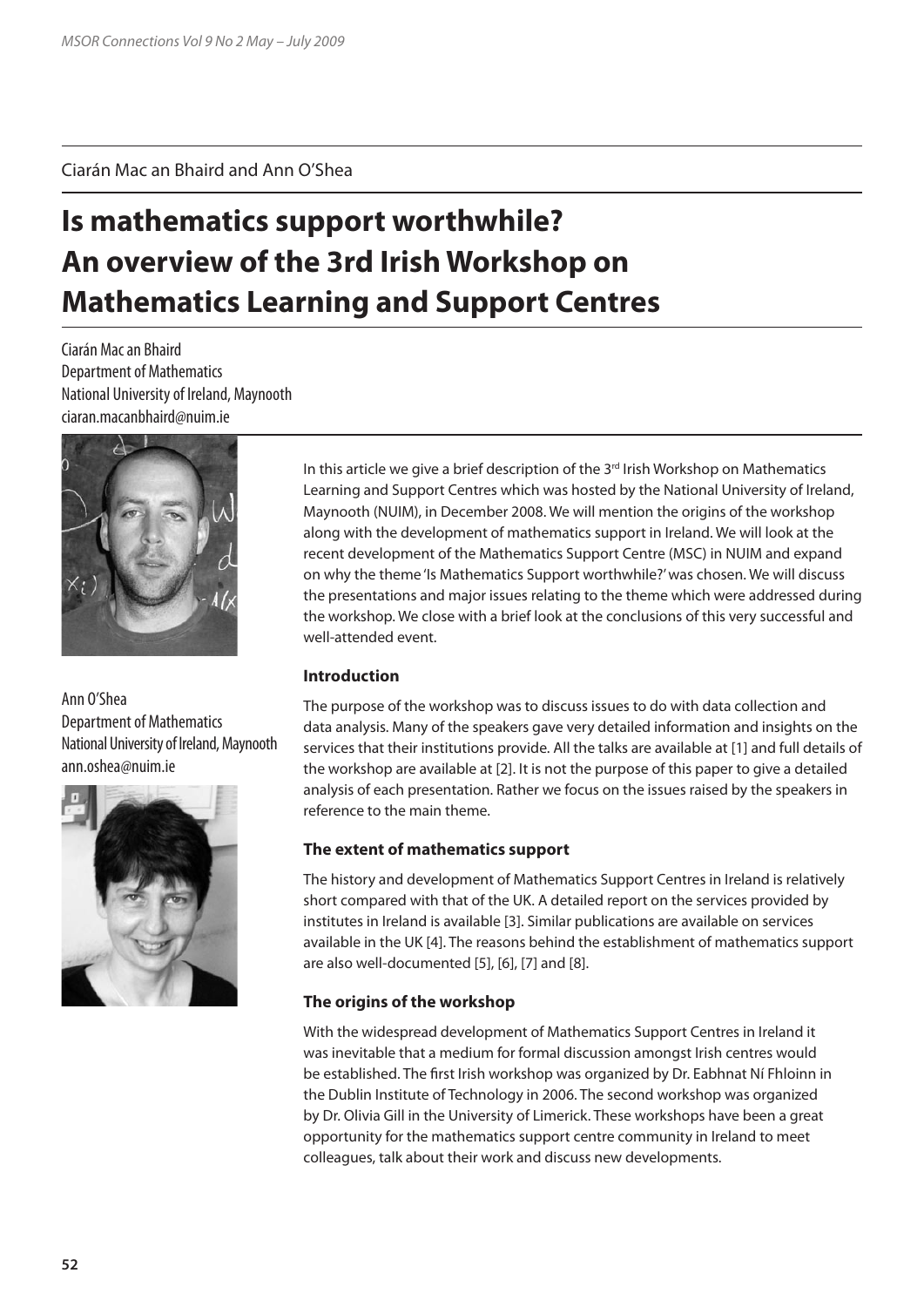# **Why did NUIM host the workshop and why did they choose the theme 'Is Mathematics Support worthwhile?'**

One of the authors attended the 2<sup>nd</sup> Irish workshop in 2007 and presented some of the facts and figures from the first few months of operation of the NUIM MSC. It was clear, even at that early stage, that the MSC was one of the busiest drop-in-centres in Ireland. The MSC is still in the early stages of development and has a lot to learn from both her Irish and UK colleagues. With this in mind, the authors agreed that hosting the workshop in NUIM would be the perfect opportunity to discuss common issues and topics. At the end of the first year of operation of the MSC we began to analyse our data. This came from three sources, the registration and attendance forms (which we crossreferenced with students' grades), anonymous student evaluation of the MSC and feedback forms that students completed on new teaching methods being employed by one of the authors in some of his classes. The amount of data and information was overwhelming. For example, 273 individual students attended the MSC, with a total of 2493 visits. A further 358 students completed the questionnaire (211 had attended the MSC and 147 had not). A complete description of our first year of operation and an analysis of our data is available [9]. The feedback appeared to be very positive but this was not a conclusive or definitive indicator of the impact of mathematics support. We checked for research on the issue, and though there were some papers [10], [11] and [12], it was clear that relatively little had been published. Thus we decided that the workshop theme should be directed towards discussions on the effectiveness of mathematics support.

## **The keynote speakers**

# **Duncan Lawson (Coventry University, Director of sigma), 'Mathematics Support Centres: Who uses them and who doesn't? Why and why not?'**

This entertaining and informative presentation looked at investigations into the usage of mathematics support services. The investigations focused on the Loughborough Mathematics Learning Support Centre and provided very revealing information from users and non-users of the services provided. The main reasons that non-users gave for non-attendance included 'lack of awareness of location, lack of awareness of facilities, lack of awareness of need for support, too many problems, and fear of embarrassment'. The speaker discussed these at length. Students who used the centre were asked a number of questions on their views of themselves and of mathematics. They were also asked why they attended and what their motivation was. They gave several reasons including: they were previously aware of difficulties, curiosity, somewhere to work, and they had encountered a problem in the first week. All these things point towards the fact that these students were engaged

with mathematics from the outset, which is clearly a very important factor. The speaker discussed how the students actually used the centre. Students said that they regularly used it as a place of work, they considered it to be a learning space, it provided a conducive working environment, it provided an opportunity to monitor and direct their own learning, and it also provided emotional security and confidence. The deep learners who come use the service with the intention to understand. Positive attitudes towards mathematics enhances motivation and vice versa. The speaker closed with a description of the typical regular user and posed the following very important question *'Are weaker students alienated by the working environment?'* This is a relevant issue for all centres: are we getting to the students who need our help the most?

# **Tony Croft, (Loughborough University, Director of sigma), 'Towards a culture of data collection and analysis in Mathematics Support Centres'.**

This speaker gave a very concise and informative description of the current state of data collection and analysis. He provided a website with a list of current papers that discuss the issues of the effectiveness of mathematics support. This website will be maintained and updated on a regular basis [13]. The speaker noted that in order to understand how the process of evaluating support centres is evolving, it is important to recognize the origins of these centres. He observed that originally the focus was specifically on helping students. However, as the centres evolved and demand increased, an increase in funding was necessary, and thus much more accurate records and analysis were required. He commented that this leads to the core of the issue. Is extra support worthwhile? How do we know this? What data do we collect, how do we analyse it and is it worth the effort? There was a discussion on the difficulties involved in acquiring and analysing the data collected. The speaker said that these problems should not stop our efforts; we should still try to measure our support. He divided evaluation into two main areas, which he referred to as soft measures and hard measures. **Soft measures** include attendance figures, the number of visits per student and the departments from which they came. This data is very easy to collect and can demonstrate demand for support. However, the data does not tell you anything about the quality of the service and what the students actually gain from the services. The speaker highlighted the importance of student feedback data but warned that it should not be overvalued and highlighted that external comments can be more beneficial when evaluating the role of the service. **Hard measures** usually involve much more extensive data collection and analysis. He quoted several studies, including comparisons of students' grades between those who accessed additional support and those who did not. When students who performed poorly on their initial diagnostic test were studied, it emerged that most of the students who accessed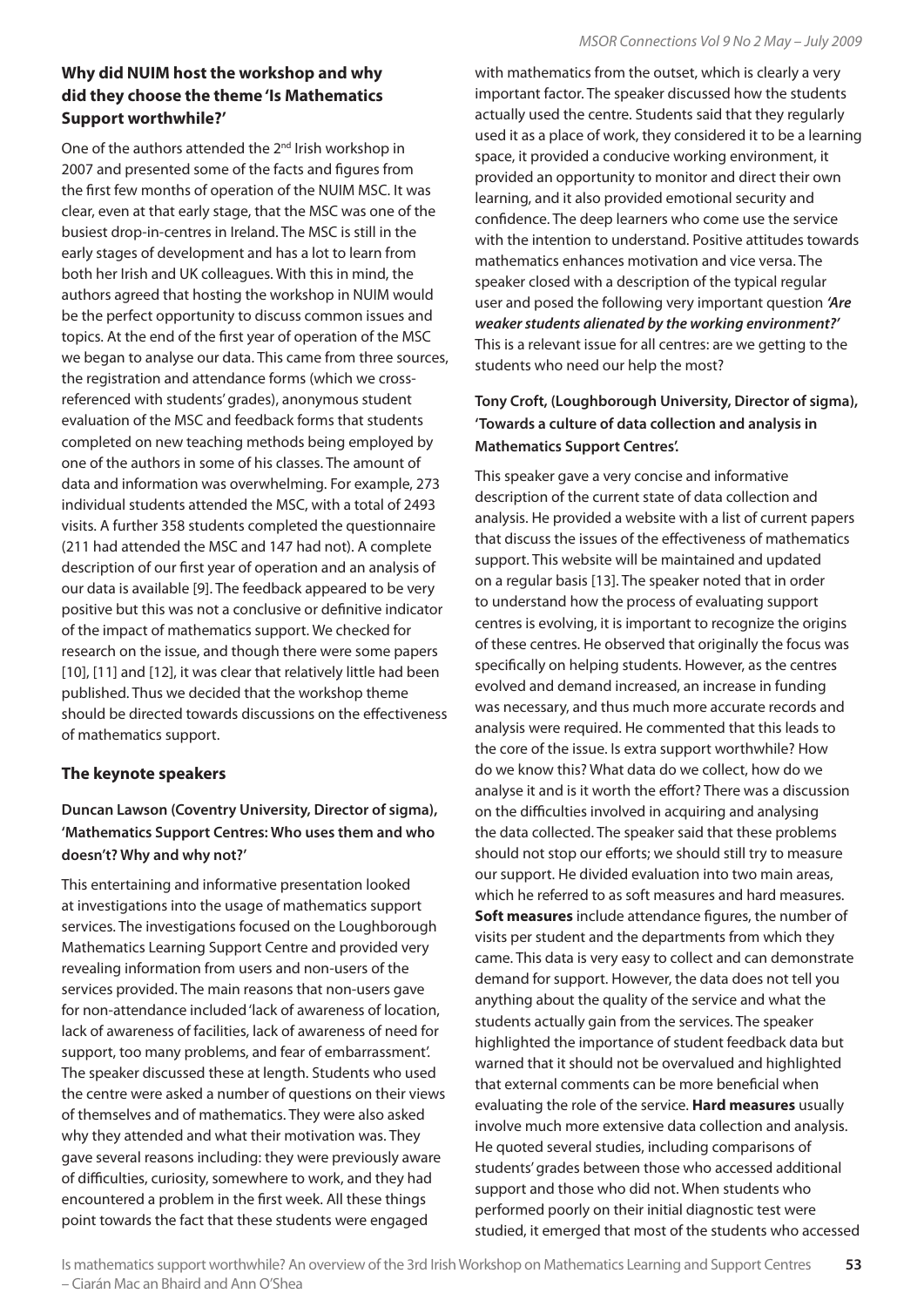#### *MSOR Connections Vol 9 No 2 May – July 2009*

support succeeded in their end of year exams, and those who did not generally failed. The speaker discussed studies which show that the proportions of failing students seeking mathematics support is less than those in passing grades. This would indicate that fail grade students, in addition to having ability problems, have attitudinal problems which we (they?) need to overcome as well. The main argument being made in [12] is that the mathematics support provision studied was used rather more by the better students who are seeking excellence than the less able looking to avoid failure. This suggests that the role of mathematics support has moved from one of remedial support to one of enhancement for all. The speaker concluded that we need to balance the time and resources we spend in supporting our students and the time and resources spent in measuring them (and us). *'I would not want to give undue emphasis to the latter. Our primary concern should be the students.'*

## **Contributed talks**

**Diarmuid Ó Sé, Institute of Technology, Carlow, 'Providing Extra Academic Support in Mathematics to First Year Computing Students'.**

This support specifically targets first year students from the Computing and Networking course. These students had very high failure rate and very weak mathematical backgrounds. There was continuous assessment of the students' academic performances during the year, immediately after assignment results and again before the next assignment. Students were contacted by phone and email to see why they were not availing of the service. The analysis showed an increase in overall exam pass rate and an increase in pass rate for mathematics. There was also analysis of second year students and a significant number (a range of 20% to 44%) claimed they would not be in the second year had the centre not supported them during their first year.

# **Máire Ní Riordáin and Olivia Gill, University of Limerick, 'The Evolving Role of Mathematics Learning Centres in Addressing Retention'.**

The speakers referenced the significant number of students availing of the wide range of services provided. They also focused on Head Start Mathematics, a special program to help adult learners and their transition into third level education. They quoted students' comments, external department reviews and positive impacts on student retention and grades as evidence of the success of their projects. They also quoted the establishment of the *National Centre for Excellence - Mathematics and Statistics and Science Teaching and Learning* as an indicator of their success. Some of the initial services that it provided were described.

## **Nuala Curley, University College Dublin, 'Methods used to measure the impact and effectiveness of the**

# **Mathematics Support provided by the UCD Mathematics Support Centre'.**

The speaker concentrated on a number of issues that their centre tackled to try and improve the service for the students. These included increasing the profile of their centre and giving the students the opportunity to evaluate the centre. As a result of these developments, they presented a significant increase in the numbers attending the centre, and the evaluations of the students who attended were in general very positive.

## **Ciarán O' Sullivan, Institute of Technology, Tallaght, 'Evolution of Mathematics Learning Supports at ITT Dublin'.**

The effectiveness of extra support was presented in two ways. Initially, there was the measure of student support and development. Uptake was measured by the contacts with and attendances at the various services provided. There was also an analysis of the grades of students who attended compared to those who had not. Another measure of the effectiveness of the support was how it acted as a catalyst for change and development at the institute. This involved feedback to staff, an increase of support issues at third level and the flow of information on mathematics learning and teaching ideas back to second level education.

# **Eabhnat Ní Fhloinn, Dublin City University (DCU), 'Measuring Effectiveness of Mathematics Support through Student Feedback'.**

The speaker commented that attendance and registration records for the centre allow the service to be monitored on a day-to-day basis. This prevents problems from becoming serious and allows for effective scheduling. The centre also uses the information to look at any impact on grades. Students fill out evaluation forms. The importance of accurate records was highlighted and it was noted that centres should also talk to students who have not attended and investigate why this is the case.

## **Conclusions**

The workshop talks gave a good description of the current level of data analysis in use in Ireland and the UK. The overall picture was clear - measuring the effectiveness of support is not easy and there are many downfalls. However, the importance of carrying out data collection and analysis was highlighted, as long as it does not impact on our main concern, the mathematical welfare of the students. The workshop was a great success and gave everyone who attended new ideas on how to measure the effectiveness of support. It is clear that mathematics support is making a difference. The onus is on all people involved in mathematics support to ensure that the students who need the help most are actually getting it.

#### *Continued on page 59*